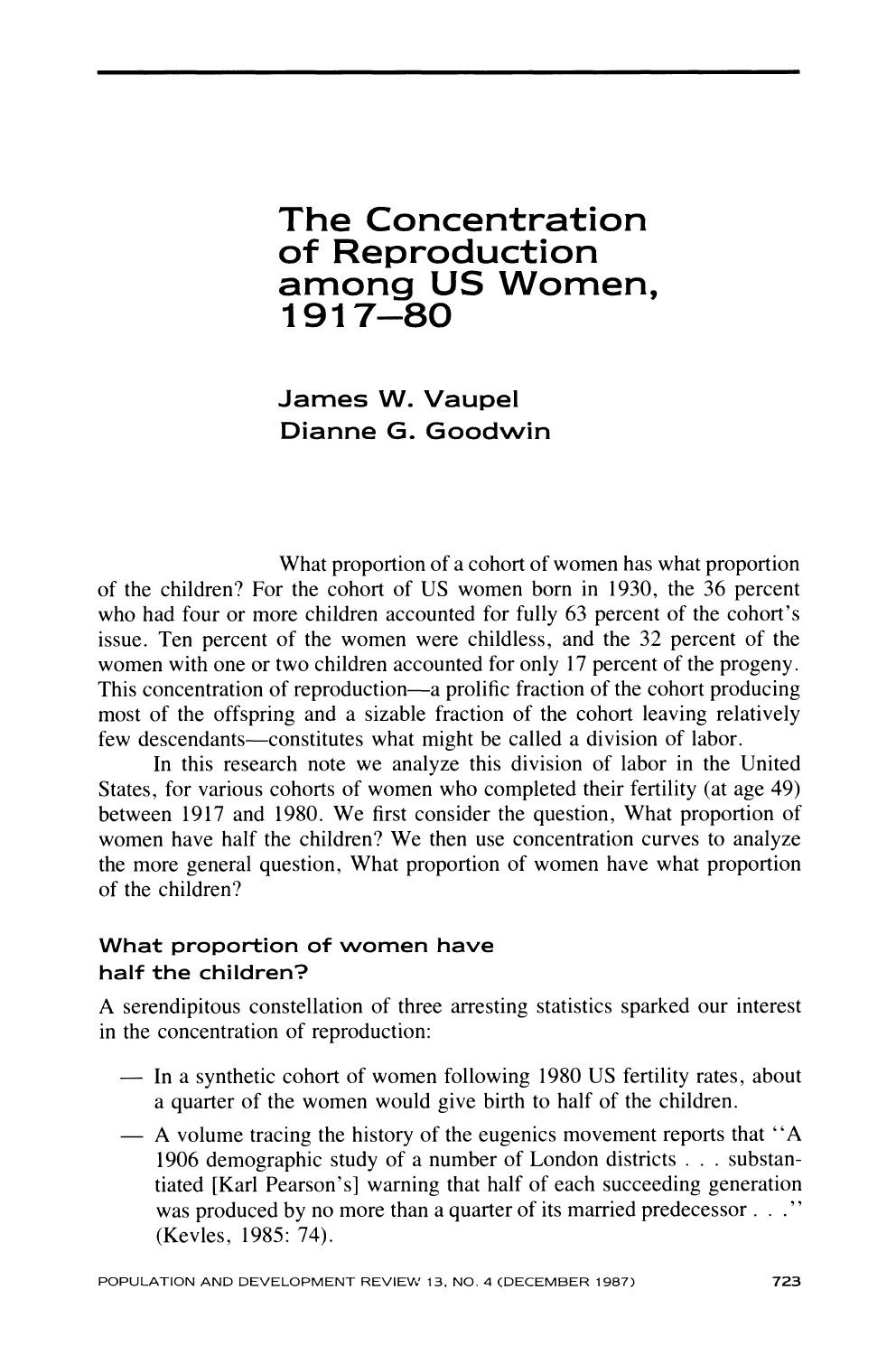The section on "demography and population genetics" in the *Interna***tional Encyclopedia of Social Sciences asks us to "recall a well-known calculation made by Karl Pearson in connection with Denmark. In 1830, 50 percent of the children in that country were born of 25 percent of the parents" (Sutter, 1968: 105).** 

**These three statistics are, it turns out, three points on a complicated pattern and not three instances of a universal demographic constant. That makes**  the pattern interesting: how does what we have termed the "have-half"-in **this context, the proportion of women (or of married women or of parents)**  who have half the children—change over time, across countries, with the level **of fertility?' For the present note, we narrow our concern to reporting some of our findings about the changing concentrations of reproduction among US women.** 

**Figure 1 graphs three summary measures of the concentration of reproduction among cohorts of US women born between 1868 and 1931. The curve labeled "Women's have-half" appears fairly stable and fluctuates slightly; on the other hand, the difference between the lowest and highest points on the curve is substantial. The lowest point is reached for the cohort of women born in 1906: 19 percent of these women had half the children. The highest point is reached for the last cohort, the women born in 1931: 27 percent of these women accounted for half the offspring. Thus, the pattern is one of decreasing and then increasing equality in the distribution of offspring.** 



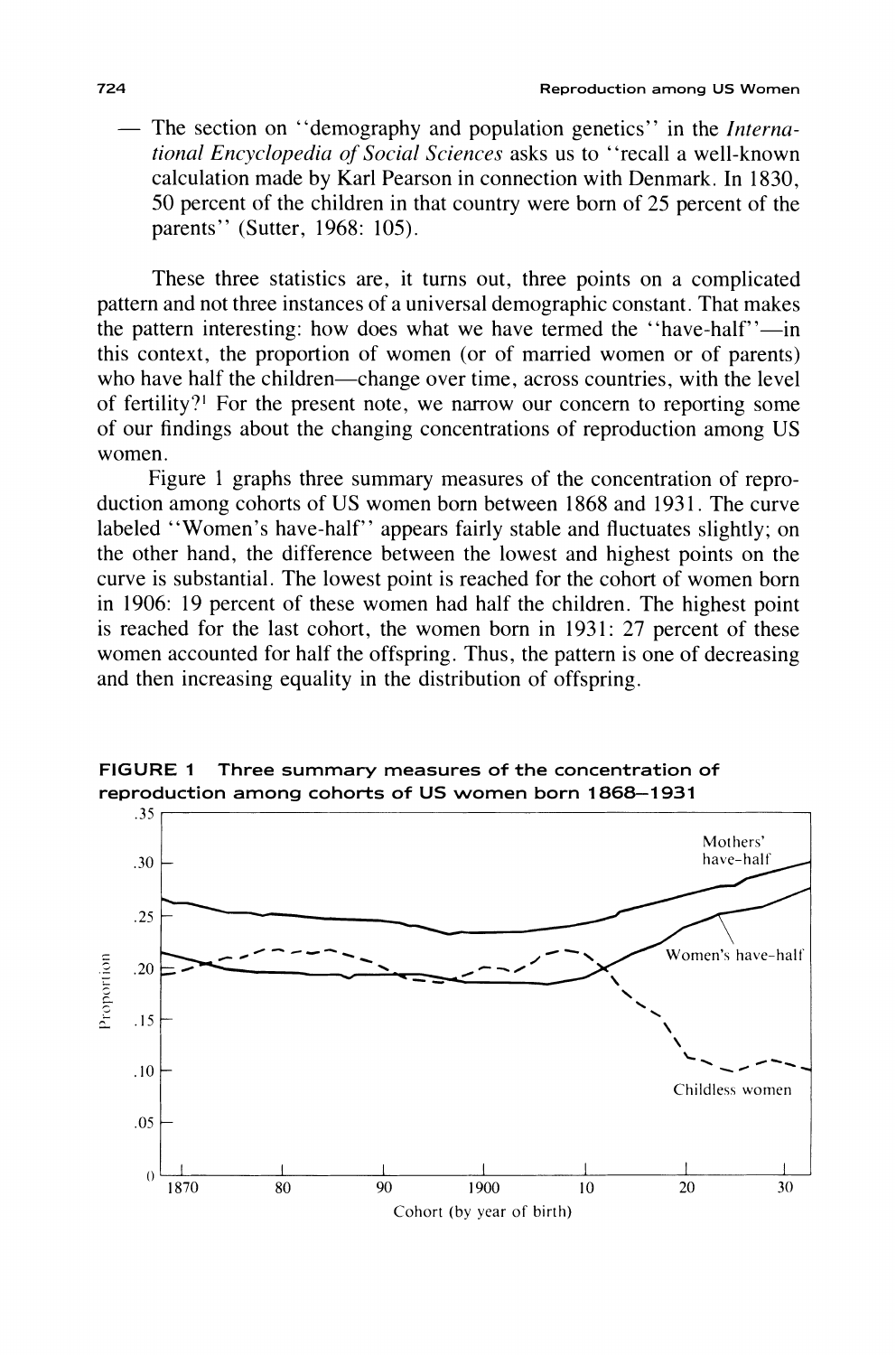#### **Using concentration curves**

**To gain a deeper understanding of the significance of the general level and the fluctuations in the women's have-half measure, it is useful to consider the entire set of "have-statistics" on concentration of reproduction. What proportion of a cohort has a quarter of the children? What proportion of the children do the most prolific quarter of the women account for? All such indexes are summarized in a single curve, the concentration curve, which relates cumulative proportions of women to cumulative proportions of children.2** 

**Figure 2 presents the concentration curve for the cohort of US women born in 1930. It can be seen that 10 percent of the women had 25 percent of the children, that 90 percent of the women had all the children (i.e., 10 percent of the women were childless), and that the top 25 percent of the women had 49 percent of the children. The seven dots on the curve mark different family sizes: the leftmost dot represents women with seven or more children. Thus it can also be seen from the curve that the 21 percent of the women who had**  five children or more accounted for 44 percent of the children—and, corre-



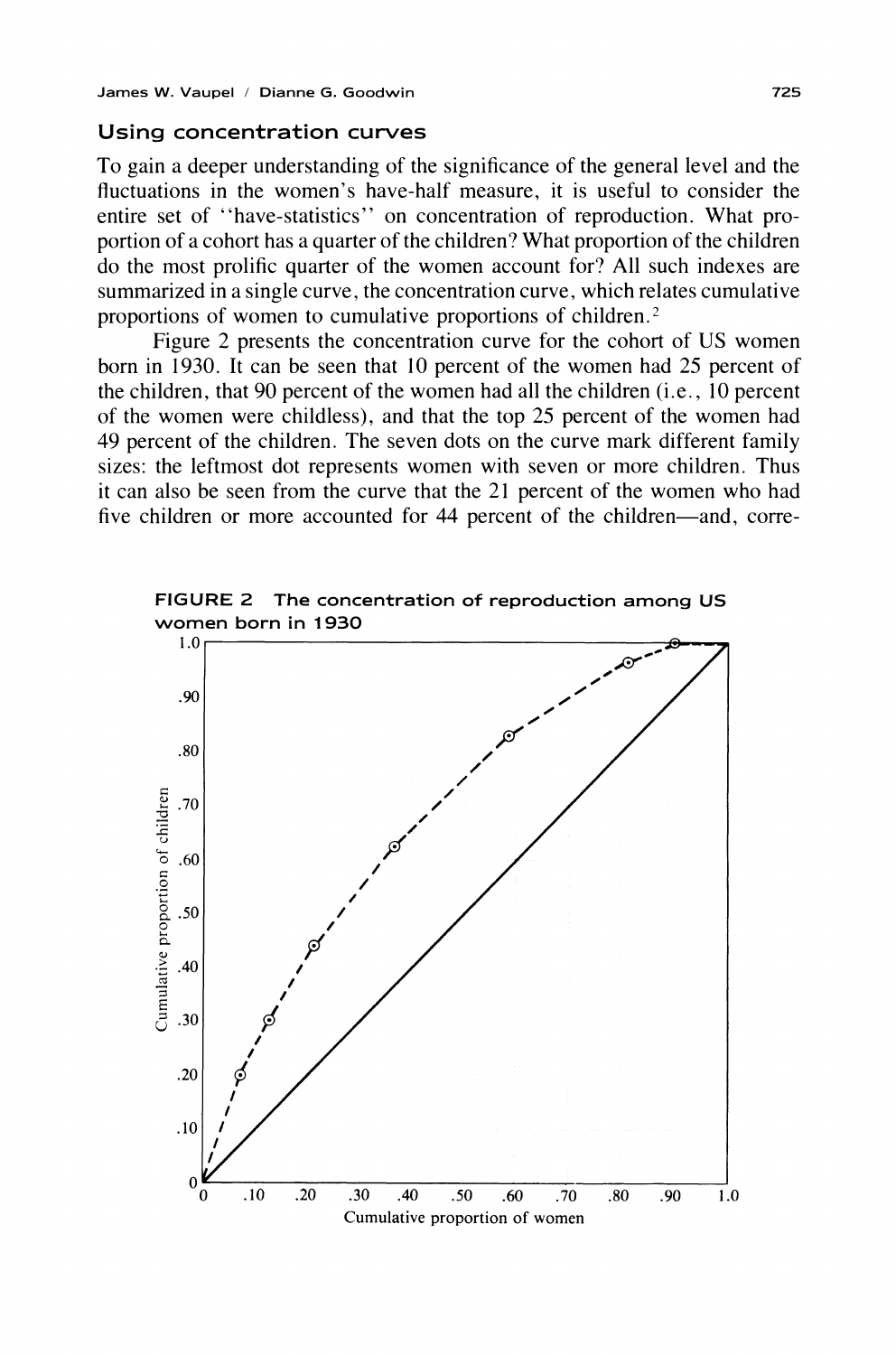| <b>Children</b><br>per woman | <b>Proportion</b><br>of women | <b>Cumulative</b><br>proportion<br>of women | <b>Number</b><br>of<br>children | <b>Proportion</b><br>of<br>children | <b>Cumulative</b><br>proportion<br>of children |
|------------------------------|-------------------------------|---------------------------------------------|---------------------------------|-------------------------------------|------------------------------------------------|
| 8.51                         | 0.07                          | 0.07                                        | 0.63                            | 0.20                                | 0.20                                           |
| 6                            | 0.05                          | 0.13                                        | 0.31                            | 0.10                                | 0.30                                           |
| 5                            | 0.09                          | 0.21                                        | 0.44                            | 0.14                                | 0.44                                           |
| $\overline{4}$               | 0.15                          | 0.36                                        | 0.60                            | 0.19                                | 0.63                                           |
| 3                            | 0.22                          | 0.58                                        | 0.64                            | 0.20                                | 0.83                                           |
| 2                            | 0.22                          | 0.80                                        | 0.44                            | 0.14                                | 0.97                                           |
| 1                            | 0.10                          | 0.90                                        | 0.10                            | 0.03                                | 1.00                                           |
| $\theta$                     | 0.10                          | 1.00                                        | 0.00                            | 0.00                                | 1.00                                           |
| Total                        | 1.00                          |                                             | 3.16                            | 1.00                                |                                                |

**TABLE 1 Proportion of women and proportion of children, for US females, 1930 birth cohort** 

**SOURCE: Heuser (1976; updated by the National Center for Health Statistics).** 

**spondingly, that 44 percent of the children came from families of five children or more.** 

**The concentration curve is derived from Heuser's compilation of statistics on proportions of women in the 1930 cohort at each level of completed childbearing (Heuser, 1976, updated by the National Center for Health Statistics), presented in the first and second columns of Table 1. The second column gives the proportion of women in the cohort who had, respectively, seven or more children, six children, five children, down through no children. The first column gives the average number of children born to women in each of these categories. Thus, the 7 percent of the women who had seven or more children had 8.51 children on average.3** 

**The fourth column presents the product of the numbers in the first and second columns. The sum of the figures in this column gives the average number of children for all women, 3.16. Dividing the numbers in the fourth column by 3.16 gives the proportion of the offspring attributable to women in the different categories, as presented in the fifth column.** 

**Finally, the proportions in the second and fifth columns are cumulated in the third and sixth columns, respectively. Figure 2 was constructed by plotting these pairs of points and then connecting them with a straight line and connecting the end points with the zero/zero and one/one points.** 

## **What proportion of women have what proportion of the children?**

**We generated concentration curves for each cohort of women born from 1868 through 1931. The boundaries of this set of curves are defined by three curves, given in Figure 3. The 1906 curve, that is, the curve for the cohort of women born in that year, tends to be the outermost curve, whereas the 1931 curve tends to be the innermost. However, the earliest curve, for the 1868 cohort,**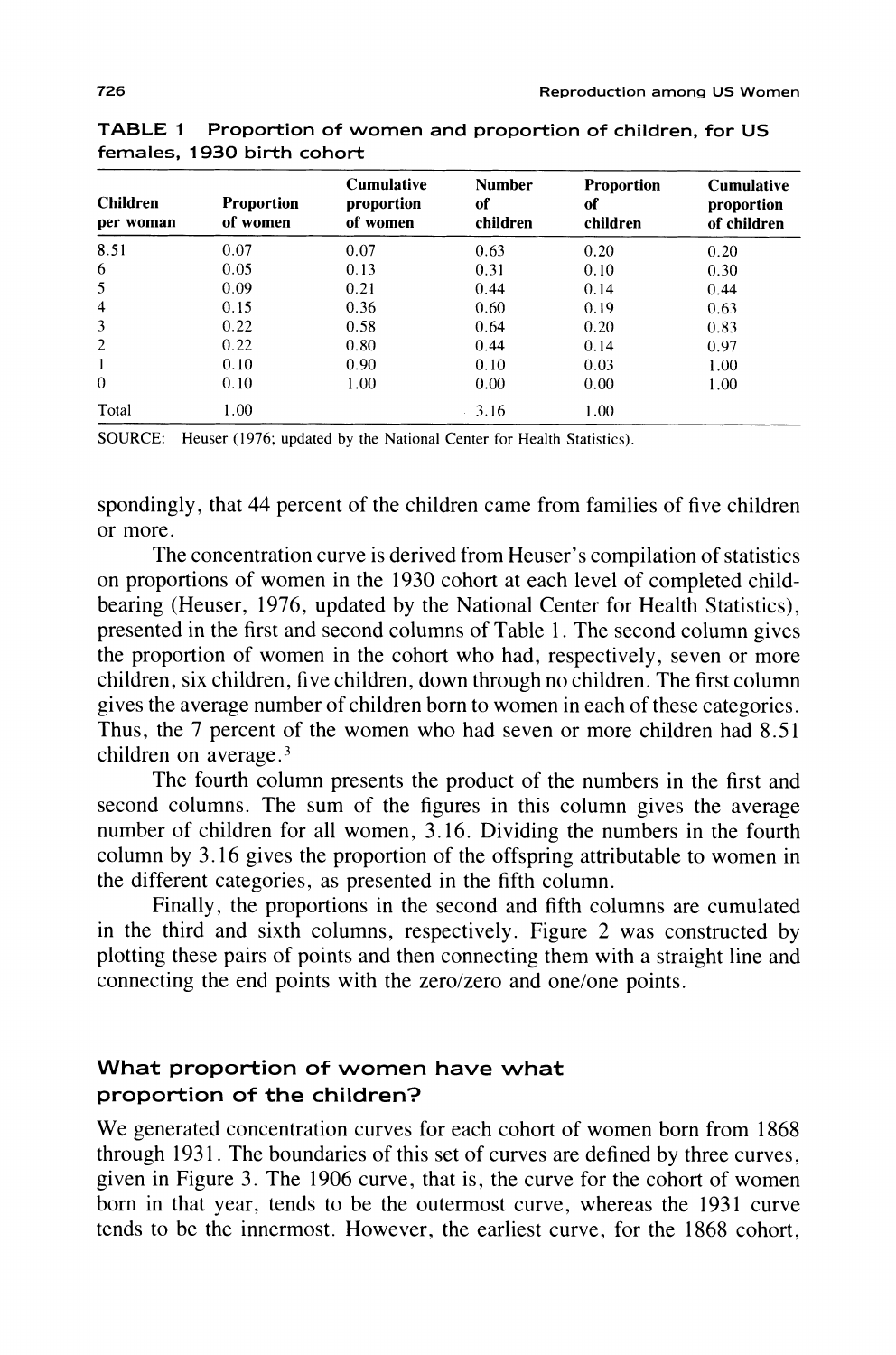

**FIGURE 3 The concentration of reproduction among US women born in 1868, 1906, and 1931** 

**cuts across the other two curves, going from innermost to outermost. Thus, for both the 1868 and 1931 curves, the most prolific eighth of the women had about a quarter of the children, and for both the 1868 and 1906 curves, the most prolific half of the women had about five-sixths of the children.** 

**To develop a fuller understanding of the concentration curves in Figure 3, it is useful to trace the changes over time in three summary measures of the concentration of reproduction. This is done by the various curves shown in Figure 1. As noted earlier, the women's have-half fluctuates from 19 percent (for the cohort of women born in 1906) to 27 percent (for the cohort born in 1931). The proportion of the childless women varies from 21 percent (for the 1906 birth cohort) to 10 percent (for the 1931 cohort). Because the proportion childless tends to decrease when the proportion of women who have half the children increases, we also examined the proportion of mothers who have half of the children. We hypothesized that this mothers' have-half curve might be more or less flat; it turns out to be relatively smooth (but far from flat), ranging from 24 percent for the 1906 cohort to 30 percent for the 1931 cohort.**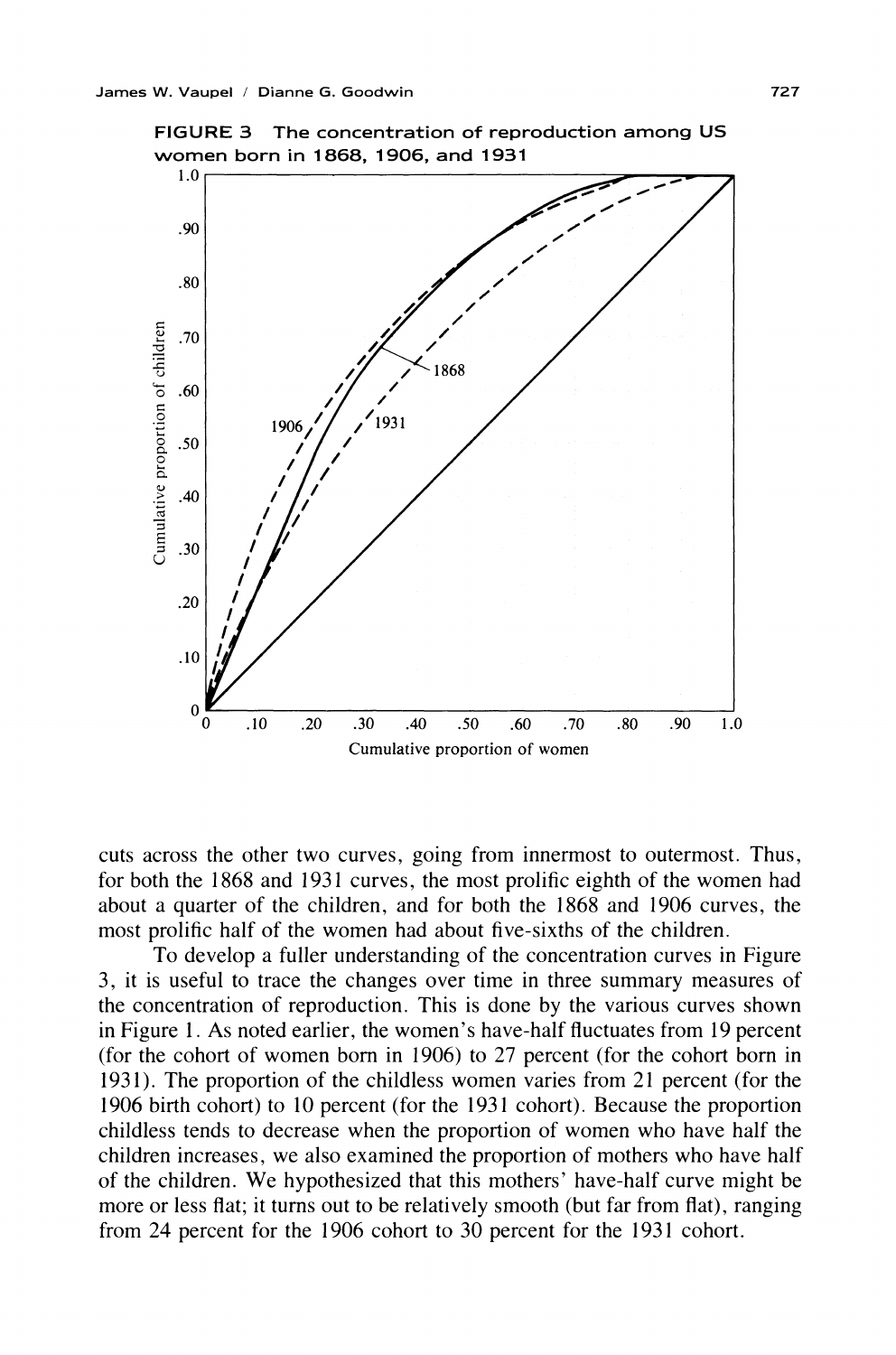# **Conclusion**

**Populations are heterogeneous. Averages hide that heterogeneity. Knowing that the cohort of US women who completed their fertility in 1980 had 3.16 children on average tells only part of the story. The 36 percent of these women who had four children or more accounted for 63 percent of the children. Equivalently, 63 percent of the children were born in families with four or more children. Facts like these about the concentration of reproduction substantially add to our understanding.** 

**Demographers often use frequency distributions to study population heterogeneity: for the cohort of women completing their fertility in 1980, 10 percent of the women had no children, 10 percent had one child, 22 percent**  had two children, and so on. Concentration curves, and the statistics on con**centration of reproduction associated with them, are also useful in uncovering, analyzing, summarizing, and comparing the amount and nature of diversity within populations. Frequency distributions and concentration curves complement each other, providing two perspectives that help deepen comprehension. On the one hand, for example, 10 percent of women in the 1930 cohort had a single child; on the other hand, only 3 percent of children were single children. On the one hand, only 7 percent of women had seven children or more; on the other hand, 20 percent of children were born to mothers with seven or more children.** 

**Populations are heterogeneous in many different ways, relating not only to fertility, but also to mortality, morbidity, marriage, mobility, and other demographic phenomena. Analysis of population concentration can shed light on many topics of demographic interest. Furthermore, concentration analyses may be relevant to policy decisions, especially those relating to the targeting of an intervention. If one-fifth of women are bearing half the children, perhaps policies to reduce (or to increase) births should be directed toward this group.** 

### **Notes**

**The authors thank Nathan Keyfitz, Brian Arthur, Anatoli Yashin, and Zeng Yi for their assistance and helpful suggestions. Much of the research reported in this note was conducted when the authors were research scholars in the Population Program, led by Nathan Keyfitz, at the International Institute for Applied Systems Analysis (IIASA), Laxenburg, Austria. This research was supported, in part, by a grant from the National Institute for Child Health and Human Development (HD20866).** 

**1 At IIASA, we initiated analysis of a range of such research questions (Goodwin and** 

**Vaupel, 1985a, b, c; Vaupel and Goodwin, 1986). This research is being continued by Lutz (Lutz and Vaupel, 1987).** 

**2 Economists use concentration curves to study inequality in the distribution of income and to study the concentration of business activity. Such curves, proposed by Lorenz (1905), are often called Lorenz curves. Statistics on concentration of reproduction are frequently used in summarizing concentration curves; they are sometimes referred to as fractiles or percentiles. An economist, for instance, might summarize the concentration of**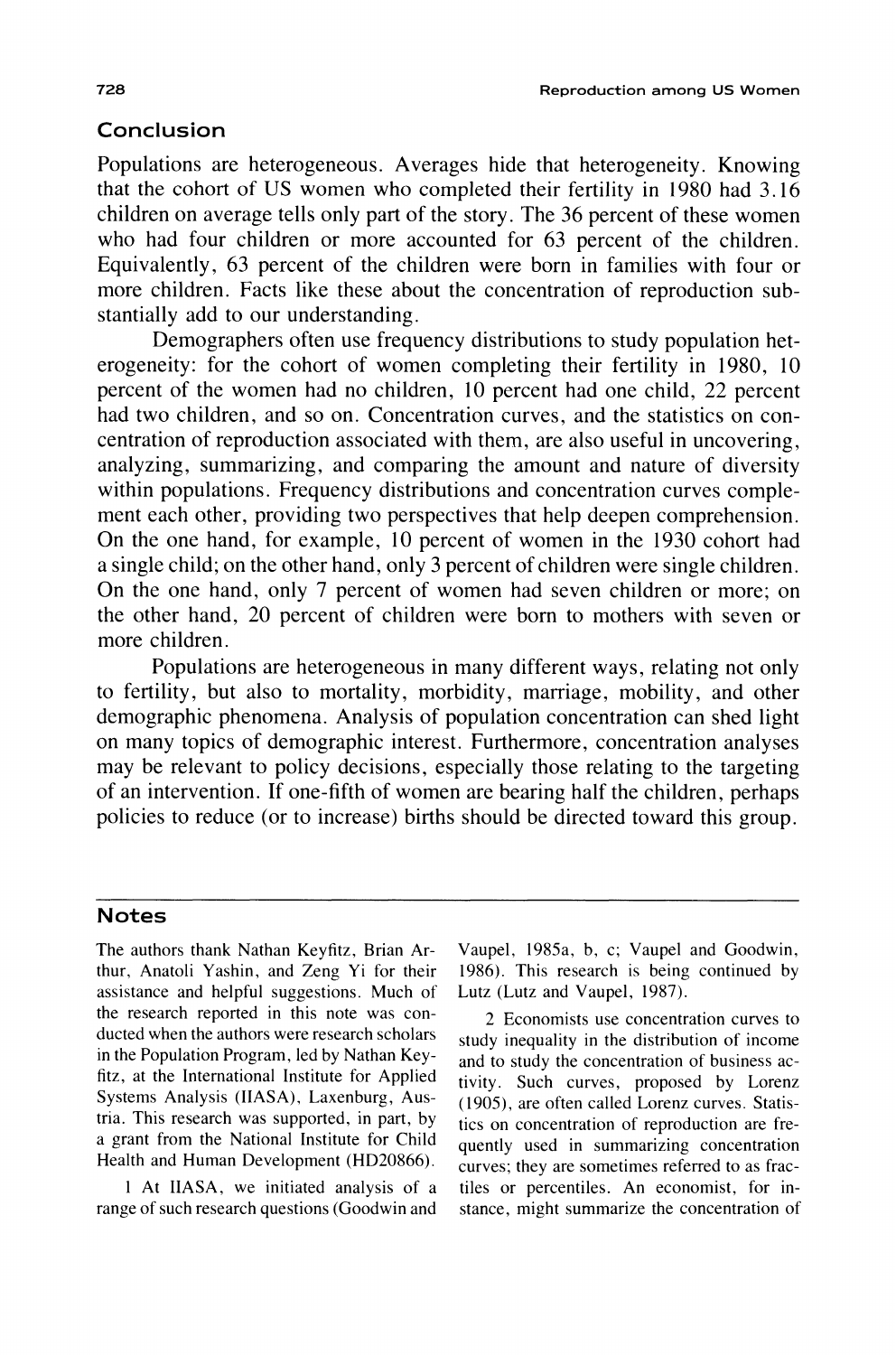**wealth by saying that the top 10 percent of the population has 70 percent of the total wealth. A rule of thumb, the so-called 20-80 (or 80- 20) rule, common in economic and business circles, is that 20 percent of the population (of books, files, employees, or whatever) accounts for 80 percent of the usage, output, problems, or whatever (Kenner, 1986). Duncan (1957) discusses the use of concentration curves by demographers, with emphasis on spatial concentration; Duncan also surveys indirectly relevant research by Lotka (1925), Zipf (1949 a and b), and others, on the distribution of population sizes of, e.g., cities. A recent review of segregation and diversity measures in population distributions is given by White**  **(1986). In his captivating analysis of family sizes of children and family sizes of women, Preston (1976) analyzes the relationship between the average number of children per woman and the average number of siblings per child. We review the use of concentration curves and related measures, such as the Gini coefficient and the Simpson index, with a focus on application in the life sciences, in Goodwin and Vaupel (1985 a, b, c).** 

**3 Heuser's data include birth rates for women with eight or more children, but it is only possible to calculate the total number of children-and hence, the average number of children-born to women with seven or more children.** 

### **References**

- Duncan, O. D. 1957. "The measurement of population distribution," Population Studies 11: **27-45; reprinted in Smith and Keyfitz (1977).**
- **Goodwin, D. G., and J. W. Vaupel. 1985a. "Concentration curves and have-statistics for the**  ecological analysis of diversity: Part I--Dominance and evenness in reproductive suc**cess," Working Paper 85:72. Laxenburg, Austria: International Institute for Applied Systems Analysis.**
- **, and J. W. Vaupel. 1985b. "Concentration curves and have-statistics for the ecological**  analysis of diversity: Part II—Species and other diversity," Working Paper 85:90. Lax**enburg, Austria: International Institute for Applied Systems Analysis.**
- **, and J. W. Vaupel. 1985c. "Concentration curves and have-statistics for the ecological analysis of diversity: Part 111-Comparison of measures of diversity," Working Paper 85:91. Laxenburg, Austria: International Institute for Applied Systems Analysis.**
- **Heuser, R. L. 1976. Fertility Tables for Birth Cohorts by Color: United States, 1917-1973. Rockville, Maryland: US Department of Health, Education, and Welfare, Health Resources Administration. DHEW Publication No. (HRS) 76-1152.**
- **Kenner, H. 1986. "Neatness doesn't count after all," Discovery (April): 86-93.**
- **Kevles, D. J. 1985. In the Name of Eugenics: Genetics and the Uses of Human Hereditv. New York: Knopf.**
- **Lorenz, M. 0. 1905. "Methods of measuring the concentration of wealth," Journal of the American Statistical Association 9: 209-219.**
- **Lotka, A. J. 1925. Elements of Physical Biology. Baltimore: Williams and Wilkins.**
- **Lutz, W., and J. W. Vaupel. 1987. 'The division of labor for society's reproduction: On the**  concentration of childbearing and rearing in Austria," Österreichische Zeitschrift für **Statistik und Informatik 17, no. 1-2: 81-96.**
- **Preston, S. H. 1976. "Family sizes of children and family sizes of women," Demography 13: 105-114.**
- **Smith, D., and N. Keyfitz. 1977. Mathematical Demography: Selected Papers. New York: Springer-Verlag.**
- Sutter, J. 1968. "Genetics: Demography and population genetics," in International Encyclo**pedia of the Social Sciences, ed. D. Sills, Vol. 6. New York: The Macmillan Company and The Free Press.**